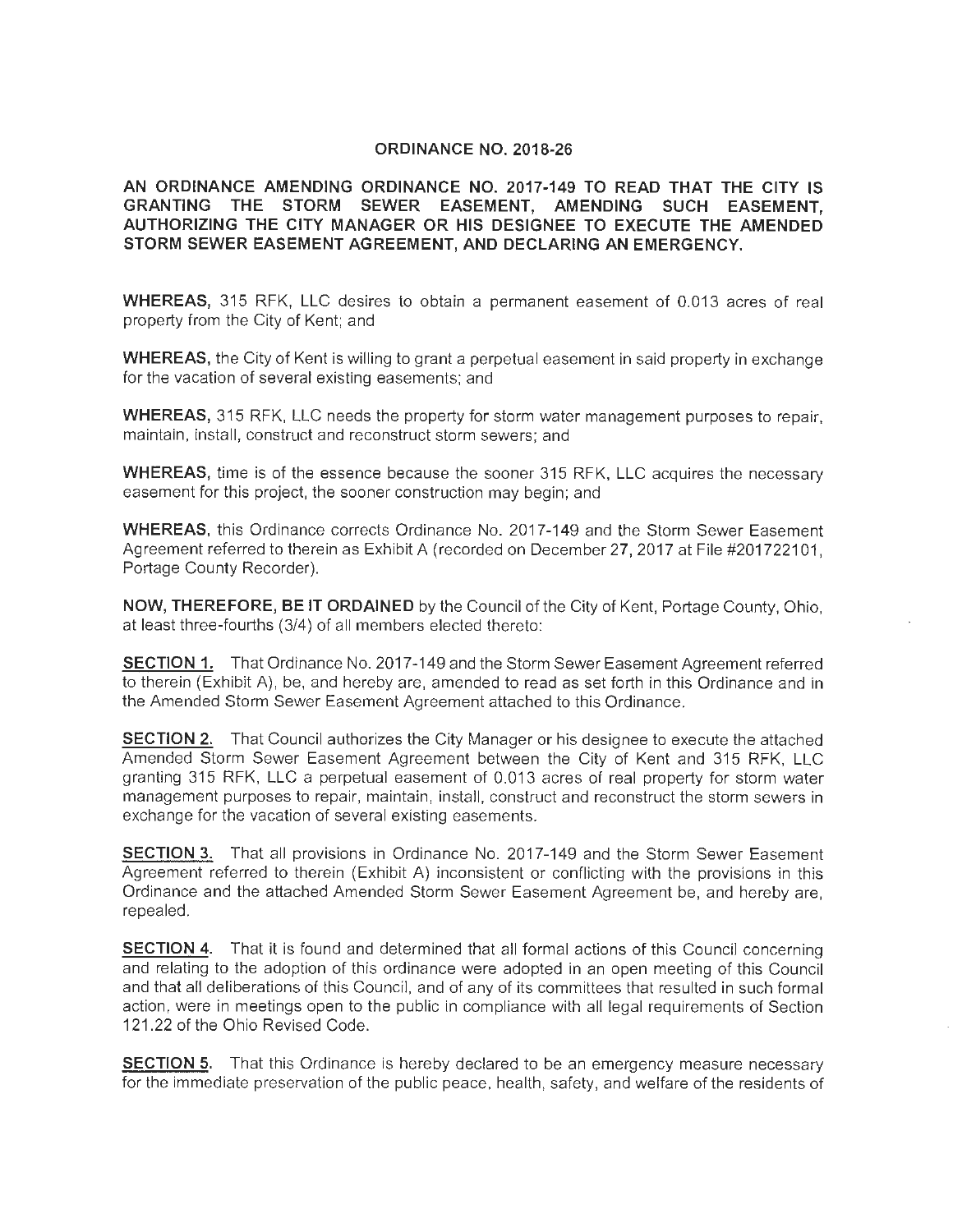this City, for which reason and other reasons manifest to this Council this Ordinance is hereby declared to be an emergency measure and shall take effect and be in force immediately after passage.

PASSED: February 7, 2018 Date EFFECTIVE <u>Senson</u><br>Date Jack 2018 Date **ATTEST, l ~**  Tara Grimm, CMC Clerk of Council

Jerry T. Fiala Mayor and President of Council

I, TARA GRIMM, CLERK OF COUNCIL FOR THE CITY OF KENT, COUNTY OF PORTAGE, AND STATE OF OHIO, AND IN WHOSE CUSTODY THE ORIGINAL FILES AND RECORDS OF SAID COUNCIL ARE REQUIRED TO BE KEPT BY THE LAWS OF THE STATE OF OHIO, HEREBY CERTIFY THAT THE FOREGOING IS A TRUE AND EXACT COPY OF ORDINANCE No. \_ \_\_\_\_ , ADOPTED BY THE COUNCIL OF THE CITY OF KENT ON \_\_\_\_\_\_\_\_\_\_ , 20 \_ \_ \_

(SEAL)

TARA GRIMM, CMC CLERK OF COUNCIL I

 $\Box$ 

I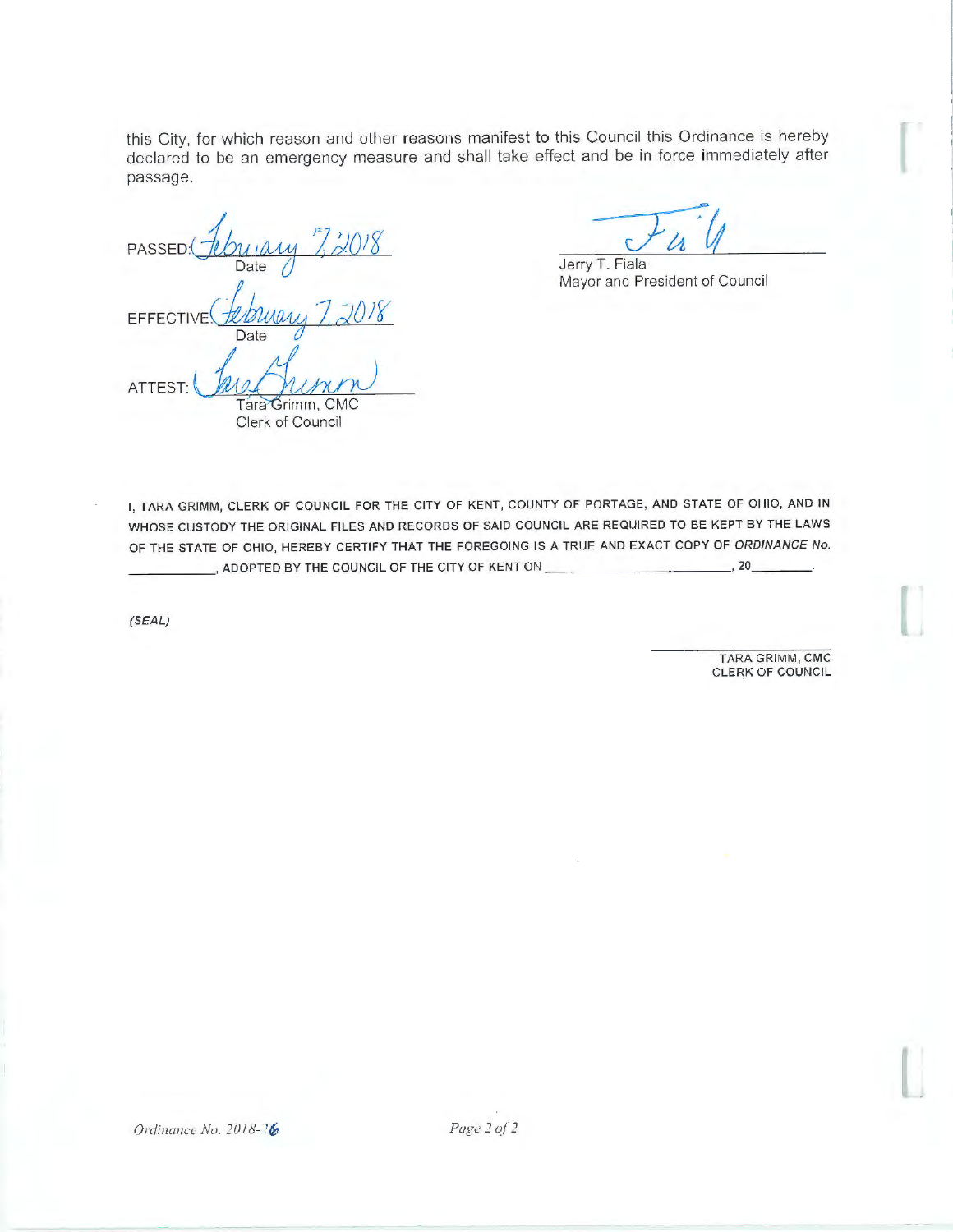## EXHIBIT "A"

# **AMENDED STORM SEWER EASEMENT AGREEMENT (0.013 acres)**

This instrument is incorporated into and shall be deemed to amend and supplement the Storm Sewer Easement Agreement recorded on December 27, 2017 at File #201722101, Portage County Recorder.

THIS EASEMENT AGREEMENT (" 'Agreement") made between the CITY OF KENT, OHIO, a Municipal Corporation organized under the laws of Ohio, having its principal office at 319 South Water Street, Kent, Ohio 44240, hereinafter called ("Grantor"), and the 315 RFK, LLC, an Ohio Limited Liability Company of 315 Gougler A venue, Kent, Ohio 44240 ("Grantee'').

Know all men by these presents that the City of Kent, Ohio, a municipal corporation, who claims title by instrument recorded, Document No. 20033751 l of the Portage County Records, hereinafter referred to as the "Grantors", for and in consideration of the sum of One Dollar (\$1.00) and other valuable consideration received to their satisfaction from 3 15 RFK, LLC., an Ohio Limited Liability Company, hereinafter referred to as the "Grantee", do hereby give, grant, bargain and convey unto said Grantee, its successors and assigns forever a perpetual easement to construct, use, maintain, repair and replace a storm sewer drain pipe together with other necessary appurtenances thereto, in, upon and over the lands described in Exhibit "A" attached hereto and incorporated herein.

#### **RECITALS**

Grantor is the fee owner of the real property off Gougler Avenue in the City of Kent, Portage County, Ohio (the "Property"), having taken title to said property in Document No. 2003375 11 , filed for record on September 30, 2003 with the Pottage County, Ohio Recorder's Office.

Grantee has installed a storm sewer pipe (the "Pipe") within a portion of the Property. The approximate location of the Pipe is depicted on the attached Exhibit. The Easement covers ten (10) feet on each side of the centerline of the Pipe as installed.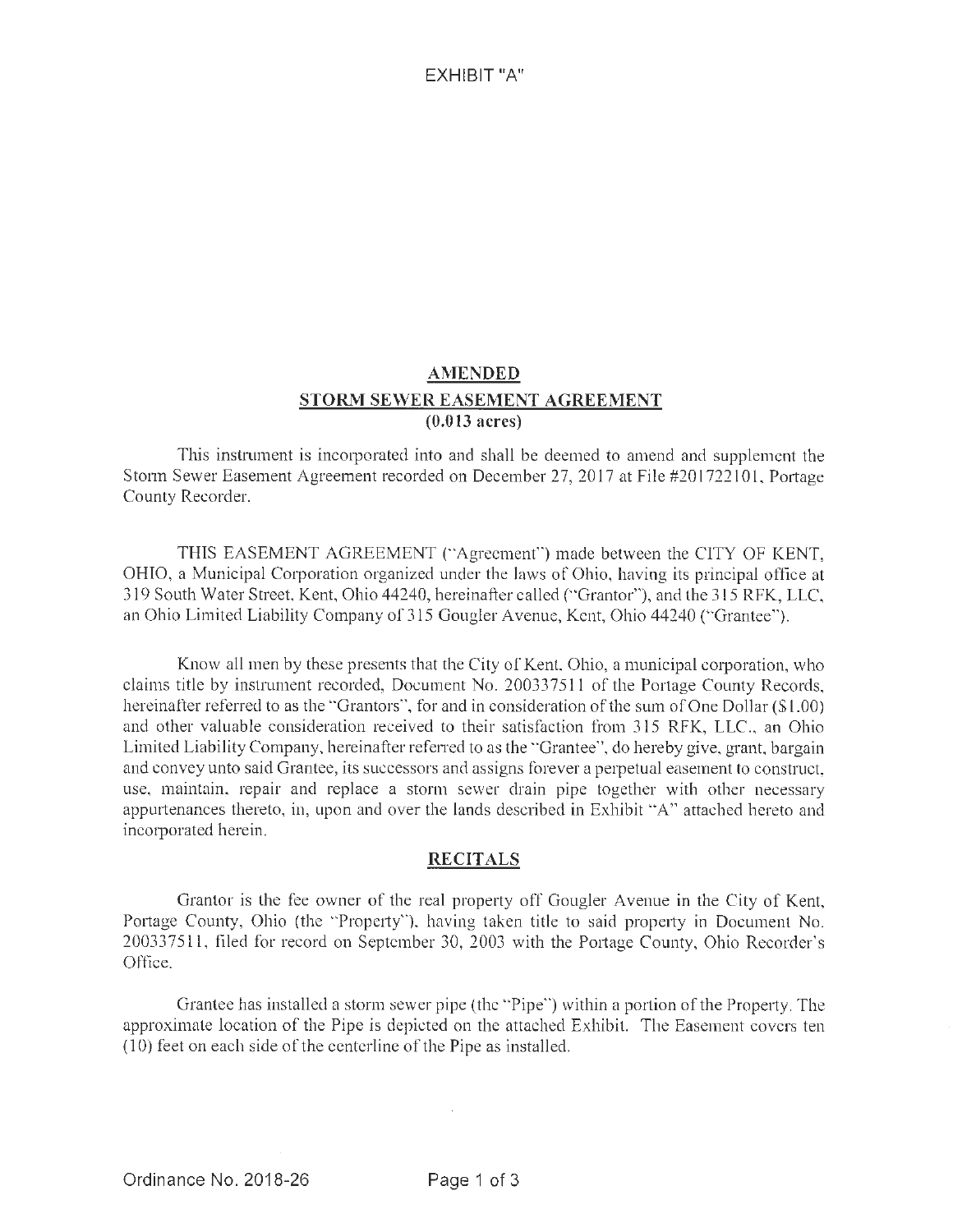Grantee has installed some of the Pipe required and Grantor desires to grant to Grantee an easement, according to the tenns and conditions contained in this Agreement.

### **SECTION ONE SCOPE OF EASEMENT**

The perpetual storm water drainage easement granted in this Agreement includes the right of Grantee, its contractors, agents, and employees to enter the premises at all reasonable times for the purpose of locating, constructing, reconstructing, operating, maintaining, inspecting, and repairing storm sewer, and ground surface drainage ways in the described easement area.

The Pipe shall be maintained by the Grantee at its sole cost and expense. Grantee shall repair any damage to property of Grantor or pay any damages which may be caused to property of Grantor solely by Grantee's activity on, or use of, the land subject to this casement. At its sole cost and expense and promptly after completion of any work within the easement area, Grantee will restore the surface and subsurface condition of the easement area to an equal or better condition as existed prior to Grantee's work.

### **SECTION TWO MAINTENANCE**

The Grantee shall not erect any permanent structures upon the easement except for the Pipe described in the Recitals above, without the written consent of the Director of Public Service of the Grantor. The parties acknowledge that trees and structures now exist within the easement and shall be protected and, if necessary, replaced or restored by the Grantee.

Grantee may pave or lay asphalt over the easement for the Pipe or erect temporary or semipermanent structures, with prior approval of the Director of Public Services of the Grantor.

#### **SECTION THREE TITLE OF GRANTOR**

Grantor warrants it is the owner of the Property and has the right, title and capacity to convey to Grantee the easement in this Agreement. Title was taken through instrument number 200337511 of the Portage County Recorder's Office on or about September 30, 2003.

## **SECTION FOUR EASEMENT TO RUN \VITH THE LAND**

The grant of easement shall be valid only if accepted by City ordinance and shall run with the land and shall be binding on and shall inure to the benefits of the parties hereto, their heirs, executors, administrators, successors, and assigns.

IN WITNESS WHEREOF, the parties have hereunto set their hands at